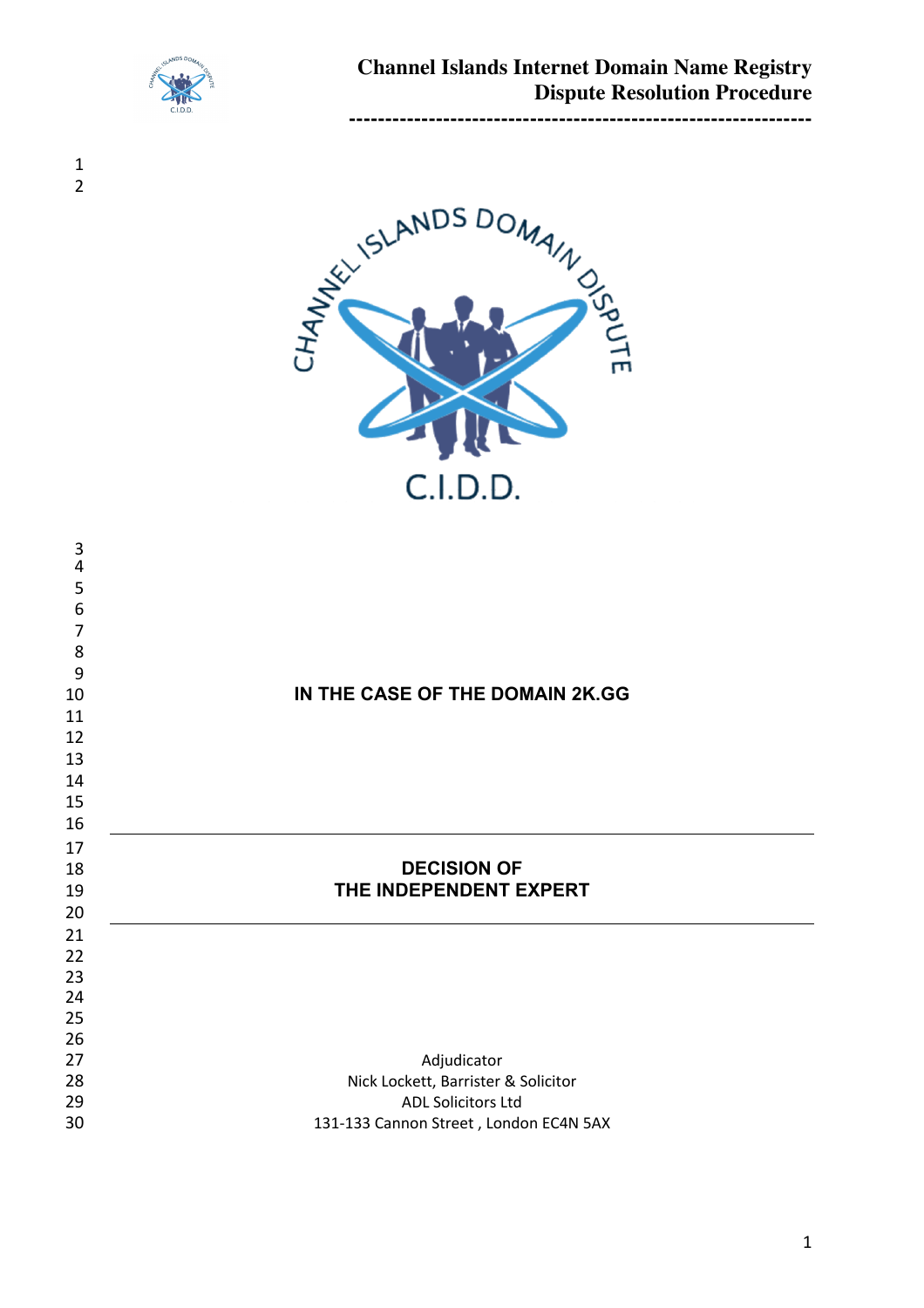

 **DECISION OF THE INDEPENDENT EXPERT**

| 7 | 1. Domain Name: |  |
|---|-----------------|--|

 2k.gg 

 

 

### **2. Complainant Name:**

- 11 Take-Two Interactive Software, Inc.<br>12 110 West 44th Street
- 12 110 West 44th Street<br>13 New York
- New York
- New York 10036
- United States of America
- (formerly of 622 Broadway, New York, New York 10012)

# **3. Complainant Representative:**

19 Richard Hing, Fieldfisher LLP<br>20 Riverbank House Riverbank House 21 2 Swan Lane<br>22 London London EC4R 3TT United Kingdom

#### 4. **Respondent:**

- Jonathan Stevens Envests 79 Almond Lane 30 Petersburg, 5,62675<br>31 United States of Ame
- United States of America

# **5. Background to the Dispute**

- 5.1. The Complainant is an online video gaming supplier Take Two Interactive Software Inc., and produces a number of leading software brands including BioShock, Borderlands, Red Dead Redemption and Civilization and within the portfolio it provides a number of software titles incorporating the letters 2K such as WWE 2K and NBA 2K. 35% of which are produced for consoles and 95% of all units being provided by digital download. The Company has a net worth over \$1Bn. It claims a publishing studio uner the banner 2K via 2K Games, Inc. (collectively "the Complainant"). 2K Games, Inc. was incorporated in 2004 in Delaware, the United States of America. Games published by the Complainant include the NBA 2K, WWE 2K and CIVILIZATION series
-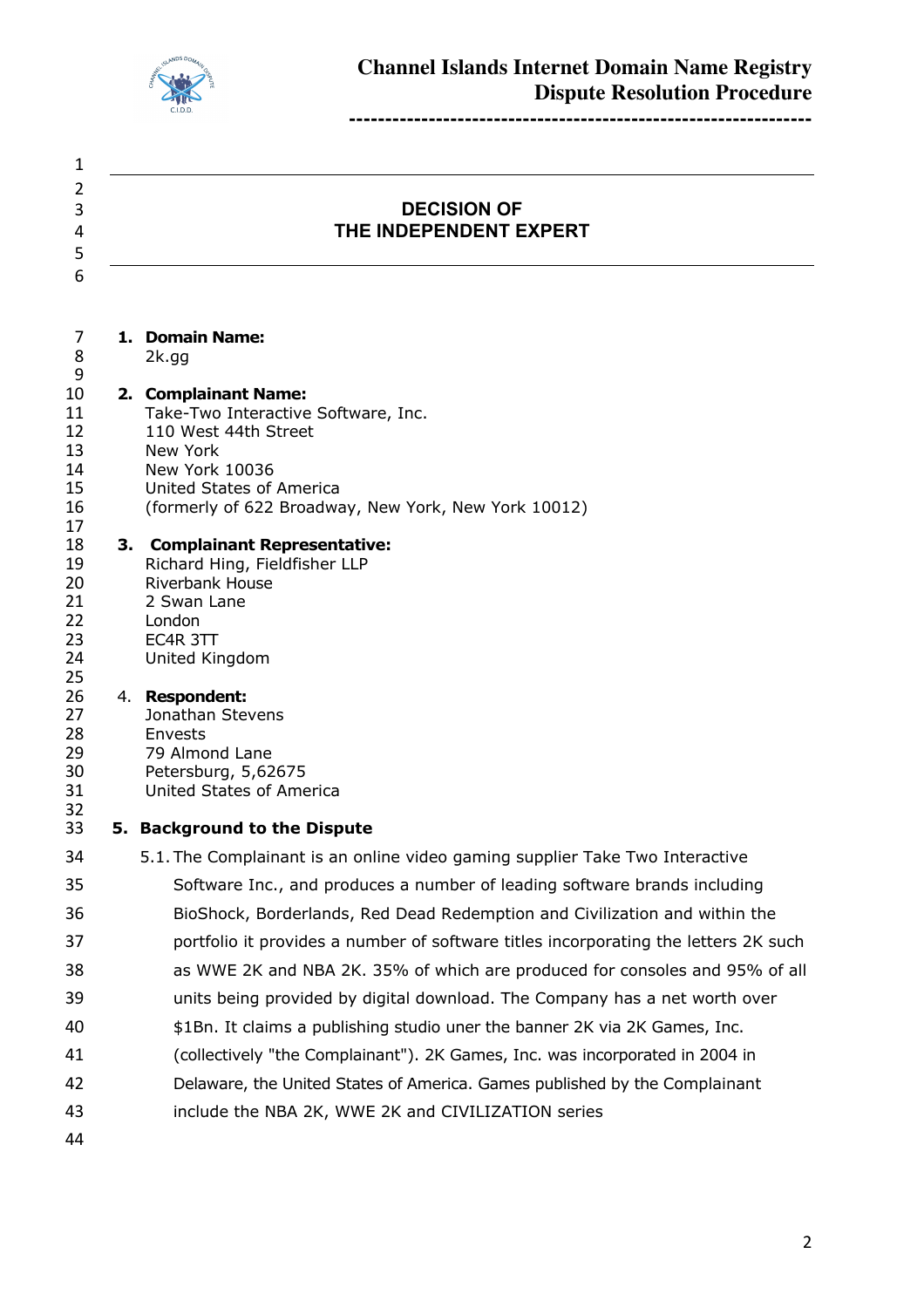

- 5.2.The NBA 2K basketball game was first released in 1999 and is available in the United Kingdom and European Union (see **Annex A).** The series has sold more than 80 million units worldwide (see Annex B, page 3). The current version, NBA 2K19, was released in September 2018. Its predecessor, NBA 2K18, has sold more than 10 million copies worldwide (see Annex B, page 3). 5.3.The WWE 2K wrestling game was first released in 2000 and is available in the United Kingdom and European Union (see Annex C). The current version, WWE 2K19, was released in October 2018. The Complainant's digitally distributed free-to-play game, WWE SuperCard, has been downloaded nearly 17 million 10 times (see Annex B, page 5). 5.4. In May 2018, the Complainant launched the NBA 2K League in conjunction with 12 the National Basketball Association (see Annex D). This is a professional e- sports league based on the Complainant's NBA 2K game. It is the first official e- sports competition operated by a professional sports league. 5.5. The Complainant has various trademarks including European word marks in classes 9, 16 and 41 and numerous domain names commencing 2k such as 2k.com, 2ksports.com, and 2kgames.com. 5.6. The Complainant is represented by Fieldfisher LLP solicitors of London. 5.7. The Respondent is Jonathan Stevens, of Envests, 79 Almond Lane, Petersburg, S62675. 6. **The Complaint** 6.1. The Domain Name was registered on 4 February 2017 which post-dates: (a) the registration date of the 2K Trade Marks and the 2K Domain Names; (b) the incorporation date of the Complainant; and (c) the first date that the Complainant started trading under the 2K name. 6.2. The Complainant asserts that the Domain Name is identical and/or extremely similar to the 2K Trade Marks, the 2K Games, Inc. company name and trade name, and/or the 2K Domain Names (the "2K Rights"). This is because the Domain Name is comprised of the term 2K followed by the non-distinctive extension .gg, which has become associated with the video game and e-sports industries. 6.3. It is also asserted that this is an Abusive Registration and that the Domain Name has been used in a manner that takes unfair advantage of and is unfairly detrimental to the Complainant's rights. 6.4. The Complainant first became aware of the Domain Name when it was
- approached directly by Mr Ranjan Shaq on 6 July 2018.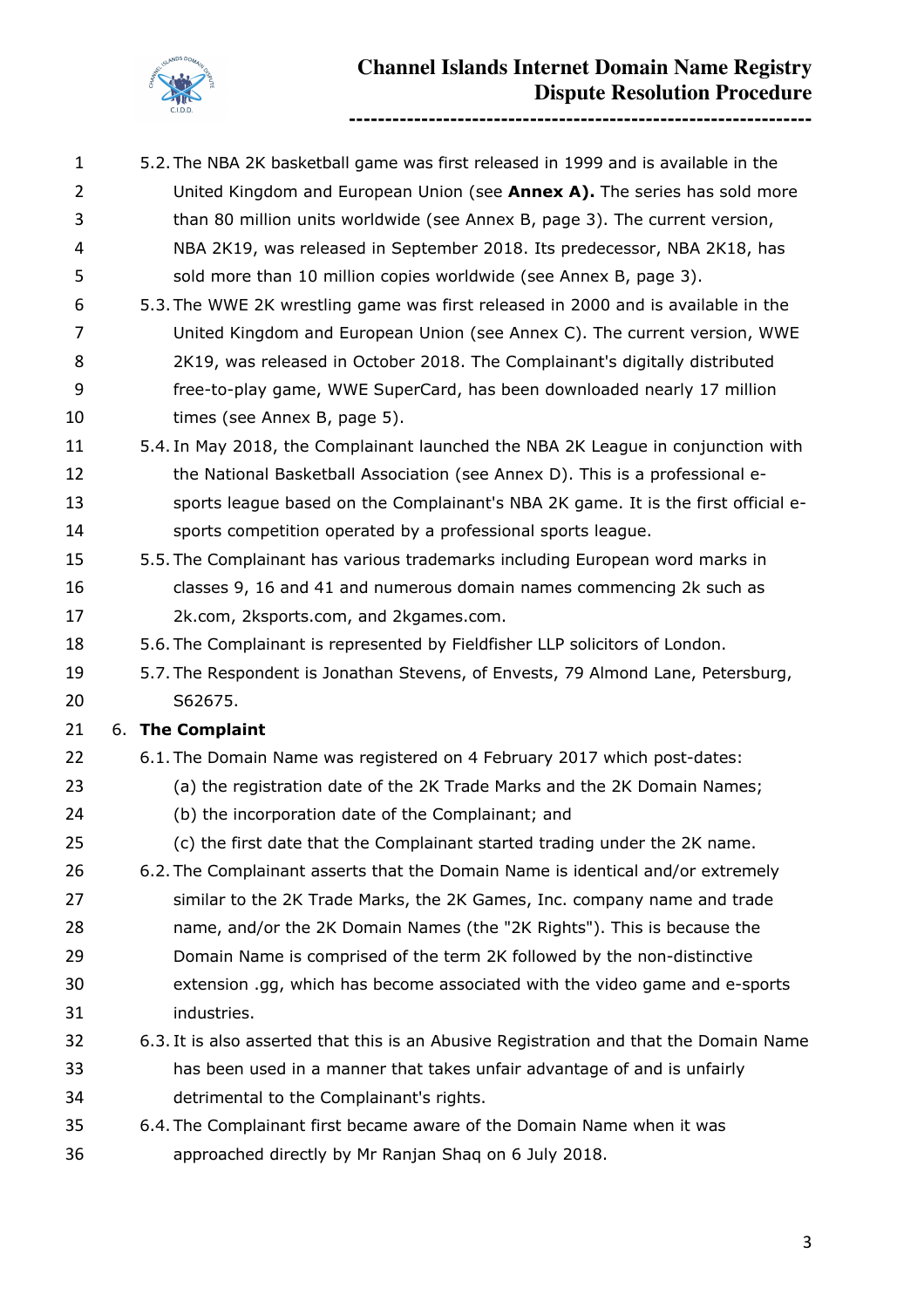

**----------------------------------------------------------------**

 6.5. The Complainant later became aware, having reviewed the file history for the Domain Name provided by the Guernsey Registry, that the name was registered on 4 February 2017 to John Roundstone. 6.6.On 10 August 2017, the name of the registrant was changed to that of the Respondent, Jonathan Stevens. 6.7.Asserted Pattern of Abuse (3.4 of Policy) The Complainant refers to the decision in FIFA v John Roundstone (CIDRS003) it was held that Mr Roundstone's registration of fifa.gg was abusive and improper and it was noted that Mr Roundstone had engaged in a pattern of registered .gg domains related to other famous brands such as: adidas.gg, att.gg, comcast.gg, ibm.gg, pepsi.gg, playstation.gg, sony.gg, tencent.gg, toyota.gg and others. 6.8. The Complainant also refers to the decision of the Adjudicator in IBM v Jonathan Stevens (CIDRS004) in which it was held that the Respondent's registration of ibm.gg was abusive and improper and where the tribunal found that the names Mr Roundstone and Mr Stevens are pseudonyms of the same person. 6.9. The Complainant also notes that the Respondent's email address 17 (jon@berlin.com) is similar to that of Mr Shaq (shaq@berlin.com), although no evidence is provided as to whether berlin.com provides public email addresses. 6.10. The Complainant also asserts a breach of the prohibition on Selling or 20 renting to the Complainant or a competitor (3.1.1 of Policy) stating that the Domain Name has clearly been registered for the purposes of selling, renting or 22 otherwise transferring the Domain Name to the Complainant for valuable consideration. This is evident from the email chain attached at Annex J (Confidential) which shows that Mr Shaq has tried to sell the Domain Name to 25 the Complainant, and that it is now also for sale on Sedo.com with an asking price of US\$44,000 (which is far beyond Mr Shaq's claimed out-of-pocket expenses of US\$24,999). 6.11. The Complainant also asserts that Mr Shaq is obviously aware of the Complainant's business interests, having specifically contacted the Complainant's business development team. Further, in his email dated 8 August 2018, Mr Shaq points out that the .gg extension is used in connection with the video game and e-sports industry. 6.12. The Complainant also asserts a breach of the prohibition on Blocking (3.1.2 of Policy) and asserts that the Domain Name is serving as a blocking registration since the .gg country code has become associated with video game and e-sports websites, due to the use of 'gg' as a written abbreviation common in e-sports for the phrase 'good game', the registration of the Domain Name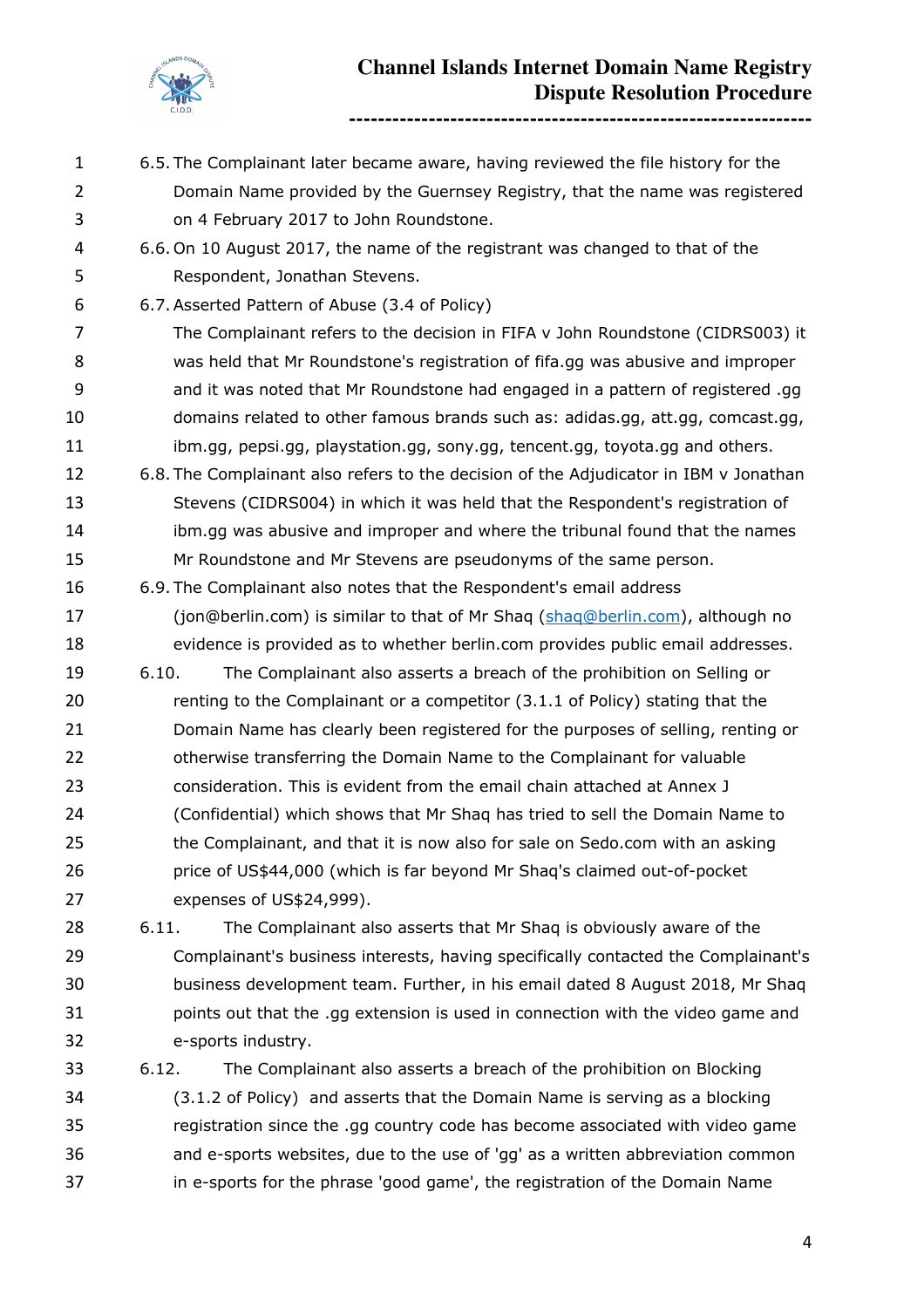

 prevents the Complainant from registering such a domain for its own legitimate and established business functions. 6.13. Disruption (3.1.3 of Policy) The Complainant considers that any domain name incorporating the 2K Trade Marks will cause significant confusion and disruption to its business because resource is required to monitor the Domain Name for risks including whether an active website is launched with content which further infringes the Complainant's rights and the adjudicator notes no evidence on this is provided and does not consider that merely monitoring for infringement, a normal part of brand activities, amounts to material disruption within the definition. 6.14. Confusion (3.2 of Policy) Given the identity and similarity between the Domain Name and the 2K Rights,

 the use of the .gg extension in the video game and e-sports industries, and the enormous global reputation of the 2K brand, the complainant asserts that the Domain Name will be understood by internet users as referring to a website and/or goods and/or services offered by the Complainant and that internet users will be led to believe that the Domain Name is owned and/or operated by the Complainant, or authorised and/or approved and/or endorsed by it. This is not accepted by the adjudicator on the evidence supplied.

- 6.15. The Complainant refers to the High Court judgment of Global Projects Management Ltd v. Citigroup and others [2005] EWHC 2663 in which it was held 22 that the mere registration and maintenance of a domain name which may lead people to believe that there is a connection between the holder of the domain name and the owner of a brand is sufficient to make such domain names potential "instruments of fraud" amounting to passing off and also refers to Yoyo.email Ltd v Royal Bank of Scotland Group Plc and others [2015] EWHC 3509 (Ch), where the High Court held that mere registration of a domain name containing trade-marks belonging to the Royal Bank of Scotland, gave rise to a misrepresentation to members of the public that the registrant was associated with the goodwill in the name, making the claimant liable for passing off.
- 6.16. The Complainant also refers to Seiko UK Limited v Designer Time (Nominet, DRS248), where the Independent Expert held that if a domain name makes, or is liable to be perceived as making, a representation that there is something approved or official about the website, that constituted unfair advantage being taken by the domain name registrant or unfair detriment to the trade mark owner and to Dell Inc v PC Warehouse (Nominet, D00001805) where the domain delloutlet.co.uk was transferred to the Complainant. This was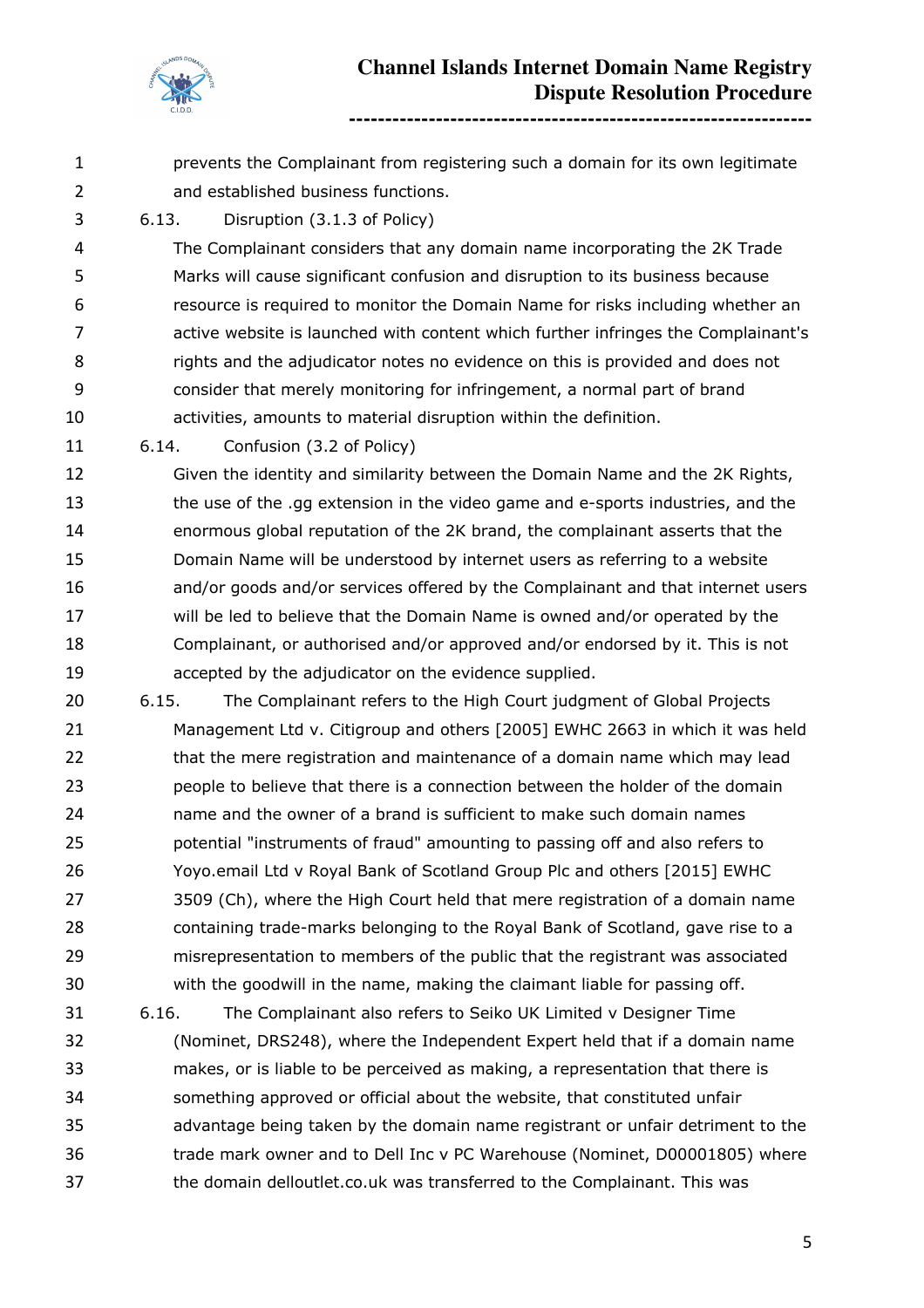

 the name "Dell Outlet"; was not known as a business by that name and the website was not exclusively for the sale of Dell products. 6.17. Although argued by the Complainant, the adjudicator does not accept that merely linking a domain name to .gg creates a closely associated link with the video game and e-sports industries or gives the Domain Name gives the impression of being approved by the Complainant or being official and therefore cannot accept the assertion that this constitutes an unfair advantage and also a detriment to the Complainant. 6.18. Although the Complainant states that there is nothing to suggest that the activities of the Respondent would show that the Domain Name is not an abusive registration, the Adjudicator considers that mere registration of the domain where it has a generic aspect does not amount to an abusive registration 6.19. The Complainant concludes that that the Respondent has registered the Domain Name for the primary purpose of selling it to the Complainant as demonstrated by the persistent approaches made by the Respondent to the Complainant regarding such a sale. The Complainant has however failed to show 18 that Mr Shaq is the Respondent or that Mr Shaq is authorised by Respondent. **7. The Respondent 7.1.**Although the Respondent has acknowledged service, the Respondent has not made a formal statement. The Respondent has informally advised the Registry 22 that he is not linked to Mr Ranjan Shaq and that Mr Ranjan Shaq was acting without authority of the Respondent and claimed fraud by Mr Ranjan Shaq. 7.2. The Registry advised the Respondent that it should consider filing an FBI fraud complaint and file a copy of this formally under this CIDD Procedure together with the denial of authorised representation and other relevant matters 7.3. The Respondent failed to file any response. 28 7.4. As there is no document from the Respondent which contains a Statement of Truth, the adjudicator cannot take the informal communications with the Registry into account. **8. Lacunae in Complainant Evidence 8.1.**Generic usage The adjudicator is of the opinion that the complained about domain "2K" has the potential to be generic and particularly notes the frequency of 2k sites at the

because there was no evidence that the Respondent had any legitimate rights in

 millennium following the concern about Y2K issues and the generic use of 2k to mean 2000 and the Complainant has not addressed the question of the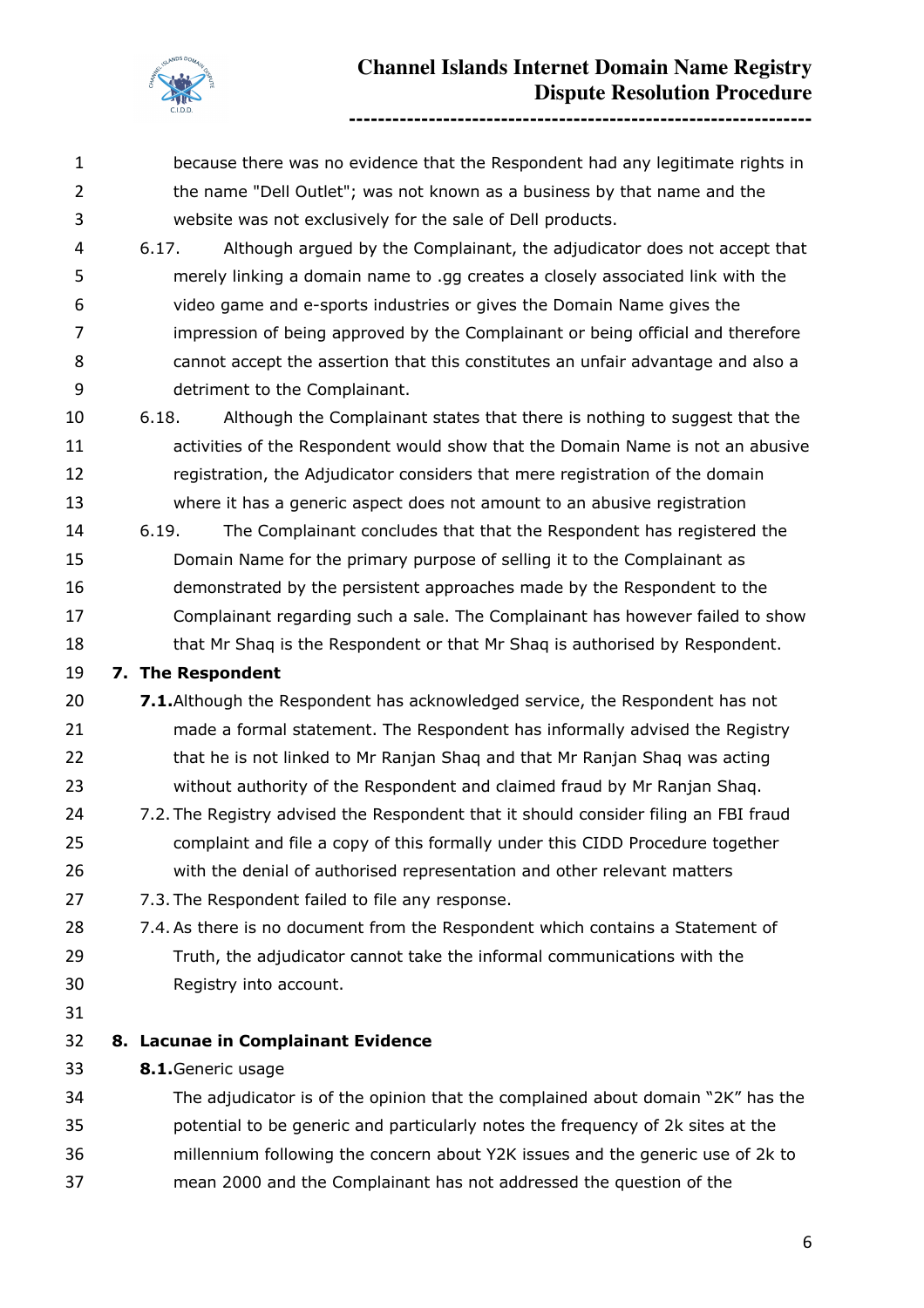

**----------------------------------------------------------------**

 potentially generic use of the domain. The Adjudicator comments that if the Respondent had filed a formal response that the 2k.gg was a generic domain, it is likely that the adjudicator would have found the Claimant had not adequately rebutted this, (although the Complainant may have filed additional rebuttal evidence in a right of Reply). **8.2.**.gg implies gaming The adjudicator does not consider the use of the cctld stem .gg to be indicative of gaming although the adjudicator acknowledges that there are many "good game" uses of the .gg domain stem. **8.3.**The domain name(s) was/were registered and is/are being used in bad faith by 11 offer of sale on behalf of Respondent by a linked person. The Complainant sought to persuade the adjudicator that the negotiations for sale by a third party established or provided evidence that the domain name(s) was registered and/or 14 is being used in bad faith. The Complainant failed to provide any evidence that the Respondent and Mr Shaq were one and the same person. **8.4.**Advertising for sale on Sedo The Complainant claimed that the offering for sale of the domain on Sedo was evidence that the Respondent must have known about the offer for sale, however the Complainant failed to provide any evidence whatsoever that only 20 the Respondent could have listed the domain for sale on the SEDO site. It would, 21 in the adjudicator's opinion have been useful to have a statement direct from SEDO that only a domain registrant can list a domain for sale (or from FieldFisher as solicitors that they had made enquiries of SEDO who had confirmed the same). **8.5.**Linkage to Mr Shaq via berlin.com email addresses Similarly the Complainant has failed to provide any evidence about the use of 27 the email addresses at berlin.com and merely asked the adjudicator to assume 28 that because the Respondent and Mr Shaq have email addresses at @berlin.com, 29 the adjudicator should draw an adverse inference of linkage. Without further evidence, the adjudicator is not inclined to do so. A simple request for confirmation of agency from the Registrant during negotiations would have been adequate evidence. **8.6.**Unsubstantiated Out of pocket expenses of £24,999 Although the Complainant referred correspondence about what appears prima- facie to be excessive and/or Unsubstantiated Out of pocket expenses of \$24,999 and claimed \$850 renewal fees to the Arbitrator, it has not provided comment on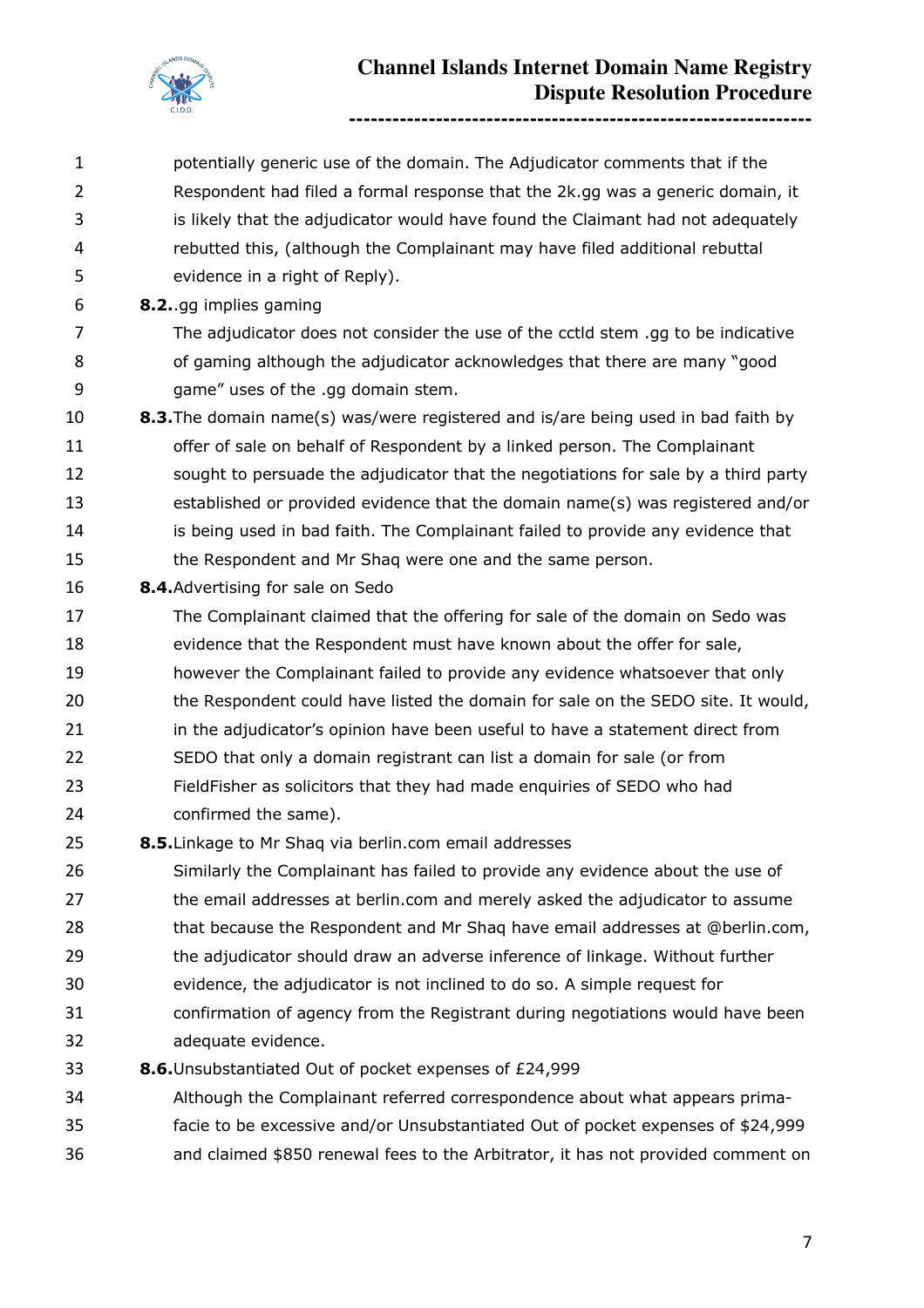

| 1 | this. |
|---|-------|
|---|-------|

 **9.** This was a most unsatisfactory complaint for one produced by a firm of solicitors in that it relied almost exclusively on an overwhelming amount of registered and unregistered trademark rights, together with correspondence from a third-party purporting to represent the Registrant. The assumption appearing to be that the Complainant's rights are so extensive that all other matters and burdens of showing additional elements should be ignored or overlooked. This is particularly concerning given the potentially generic nature of the Domain Name. **10.** The Respondent's failure to file a response was therefore of material importance in the decision (especially as communication with the Respondent was established by the Registry). 

- **11.**The adjudicator has noted the findings in IBM v Jonathan Stevens (CIDRS004) and FIFA v John Roundstone (CIDRS003) and the very recent date of registration.
- **12.**On the basis of the lacunae detailed above, the Complainant has failed to meet the 19 burden of proof in relation to s3.1.1. of the Policy, namely that the registration was made with the intention of selling or renting the domain to the Complainant or a competitor.
- 
- **13.**On the basis of the lacunae detailed above, and the potentially generic nature of "2K" 24 the Complainant has failed to meet the burden of proof in relation to s3.1.2. of the Policy, namely that the registration was made with a blocking intention.
- **14.**No evidence of disruption was provided and the mere assumption that .gg implies gaming was inadequate and the Complainant has failed to meet the burden of proof in relation to s3.1.3. of the Policy, namely Disruption.
- **15.**No evidence of confusion was provided and given the generic nature of the 2k domain, Complainant has failed to meet the burden of proof in relation to s3.2. of the Policy, namely Confusion, particularly in light of the failure to provide evidence about Sedo practice and whether only a registrant can list a domain for sale.
- **16.**The adjudicator rejects parallels of Global Projects Management Ltd v Citigroup (2005) as the Citigroup name is in an entirely different category of well-known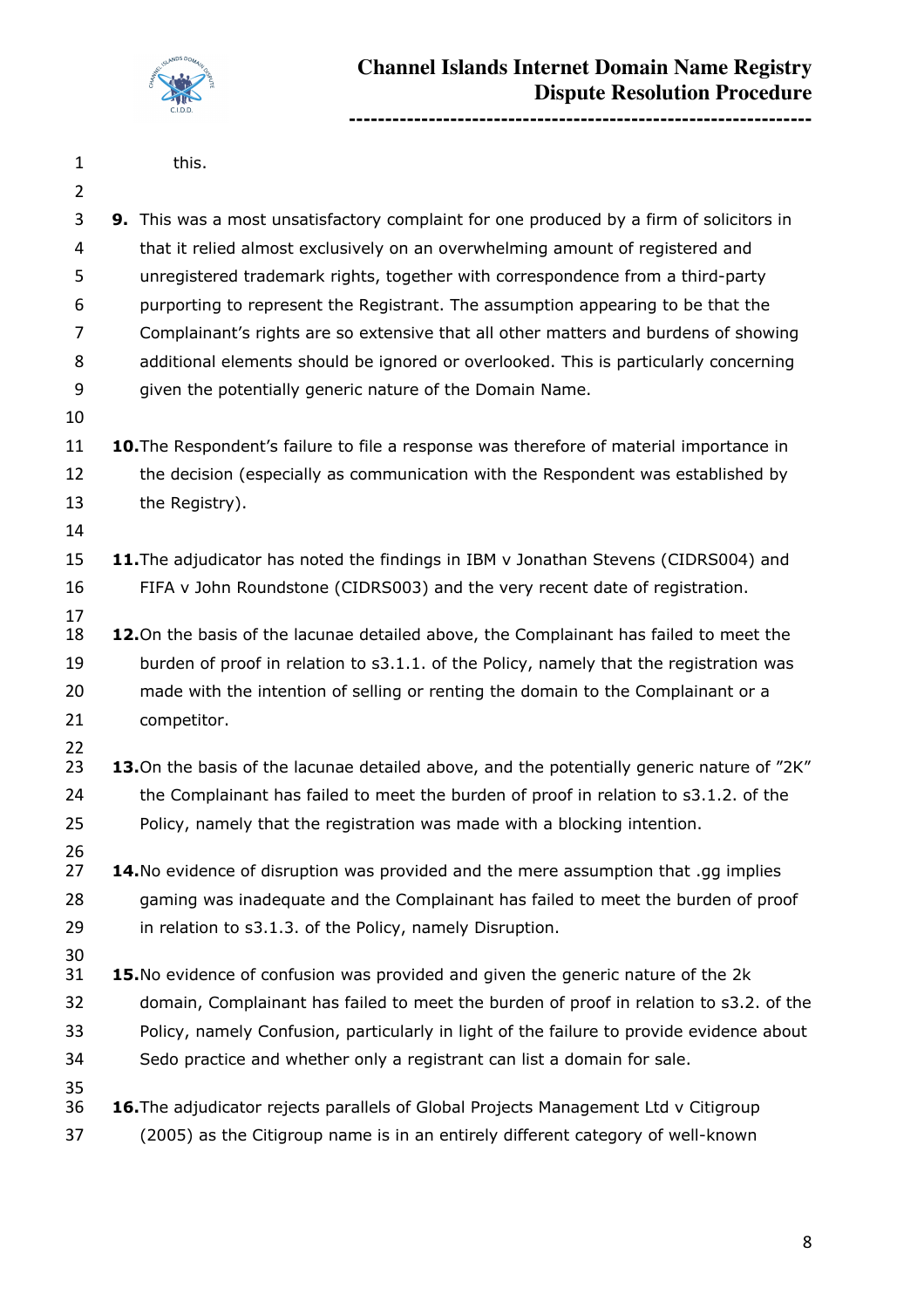

**----------------------------------------------------------------**

- brands to the 2k name and the registration of the domain does not amount to instrument of fraud as defined in "Citigroup" or "One in a Million". **17.**Nor does the domain registration or usage amount to passing off on the evidence provided. **18.**There was no evidence provided that there was anything implying a representation of approval or official sanction by 2K on the site under either Seiko UK Ltd (DRS248) or L'Oreal principles. **19.**The adjudicator notes that the citing of a strong case within caselaw, does not 12 strengthen a weak case on evidence. **20.**The adjudicator must therefore consider whether he can imply from the previous behaviour of the Registrant and the course of dealings alone amounts to grounds on which the domain should be transferred. The Respondent (whether under name Roundstone or Stevens) has numerous domains of well-known brands registered. The manner of dealing and, having the advantage of sight of correspondence from the FIFA and IBM cases, the adjudicator notes that the correspondence at annex J evidences a remarkable similarity to writing style and lack of coherence to the correspondence in FIFA and IBM cases referred to. On the slimmest of balance of probability, put at 51%, it is likely that Mr Shaq and Mr Roundstone might be the same person. **21.** In particularly consideration was the complete failure of the Respondent to provide a formal response. A simply denial of authority and filing of a fraud complaint and 27 other steps set out above would have resulted in the Complainant being adjudicated not to have met the burden and accordingly there are no grounds on which a bona- fide registrant is likely not to respond; however the poor quality of the evidence is also of concern and the Adjudicator is not prepared to state that this is a third strike under the domain dispute policy given the lack of certainty and poor quality of
- evidence provided.
- 

### **22.Decision**

 The adjudicator is disappointed that the Complainant has seemingly relied on a preponderance of trademark rights and not sought to deal with the various other issues for consideration under the Domain Dispute policy and has relied on a tidal wave of trademark rights and mere assertions loosely based around previous decisions carrying it over the threshold, rather than addressing and fully arguing the